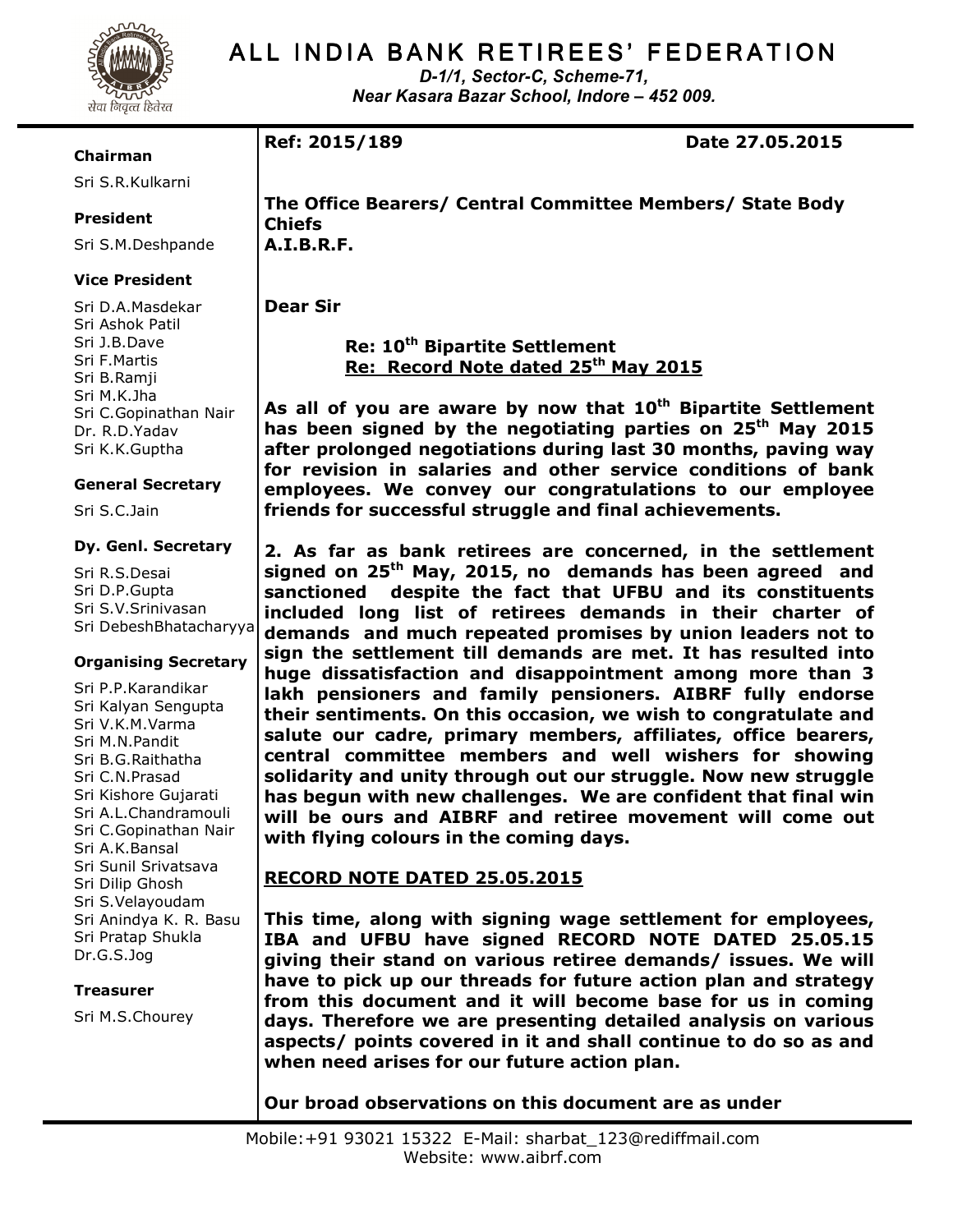

D-1/1, Sector-C, Scheme-71, Near Kasara Bazar School, Indore – 452 009.

#### Chairman

Sri S.R.Kulkarni

# President

Sri S.M.Deshpande

# Vice President

Sri D.A.Masdekar Sri Ashok Patil Sri J.B.Dave Sri F.Martis Sri B.Ramji Sri M.K.Jha Sri C.Gopinathan Nair Dr. R.D.Yadav Sri K.K.Guptha

#### General Secretary

Sri S.C.Jain

#### Dy. Genl. Secretary

Sri R.S.Desai Sri D.P.Gupta Sri S.V.Srinivasan Sri DebeshBhatacharyya

# Organising Secretary

Sri P.P.Karandikar Sri Kalyan Sengupta Sri V.K.M.Varma Sri M.N.Pandit Sri B.G.Raithatha Sri C.N.Prasad Sri Kishore Gujarati Sri A.L.Chandramouli Sri C.Gopinathan Nair Sri A.K.Bansal Sri Sunil Srivatsava Sri Dilip Ghosh Sri S.Velayoudam Sri Anindya K. R. Basu Sri Pratap Shukla Dr.G.S.Jog

#### Treasurer

Sri M.S.Chourey

(i) During last 20/25 days AIBRF initiated several action points at the organisation level creating enough pressure on the concerned parties/ authorities to come out their stand on retirees demands. This document is the out come of AIBRF efforts according to us.

(ii) This is the first time through this document, IBA and unions have come out with their stand on the pending retiree issues. Though we may not agree with their stand, it will help us in formulating our future action plan/ strategy.

(iii) This document deals with 8 retiree demands/ issues namely (a) Uniform medical facility (b) LTC to retirees (c) 100 percent Dearness Allowance to pre November 2002 retirees (d)Improvement in family pension (e) Merger of DA up to 4440 points in the basic pension (f) Updation of pension (g) Periodical updation at the time of wage settlement in future (h) Uniform allocation of funds for retirees out of welfare funds. The demands listed in the document cover all our present pending issues.

(iv) On analysis of IBA stand on the above issues, they may be divided in to two categories

 (a) On some demands listed in the document, it is stated that IBA could not take the final view on them at the time of signing the settlement as the cost study etc could not be completed

 (b) Other demands are those which can not be considered due to funds constraint as per IBA stand.

(v) On the basis of the above , we can place the following demands under first category where final view could not be taken for the want of time to complete cost study

 (1) 100 percent dearness allowance to pre-November 2002 retirees.

(2) Improvement in Family Pension

(3) Merger of DA up to 4440 points in basic pension

Other 5 demands can be placed under category two which can not be considered due to fund constraint according to the Record Note dated 25.05.2015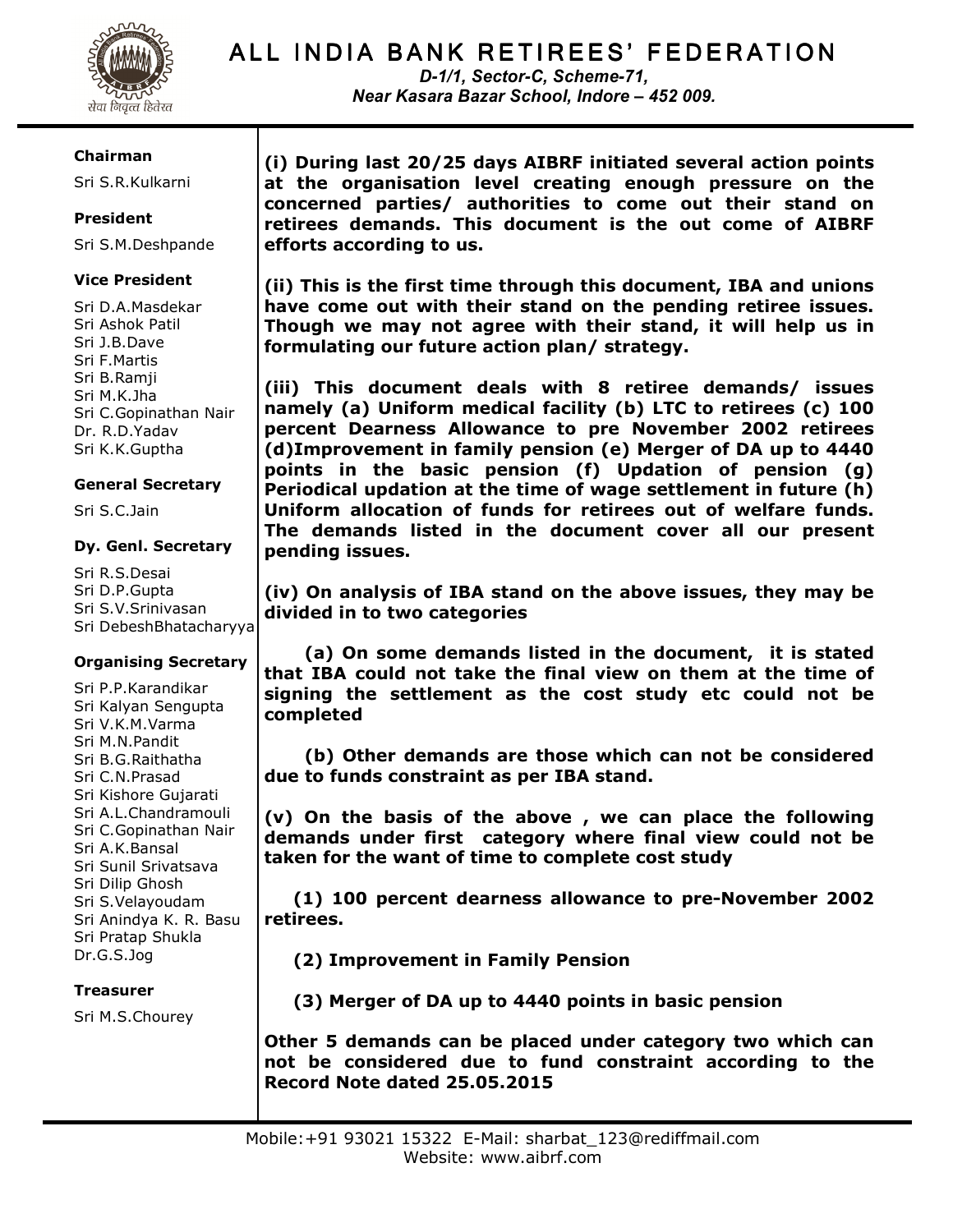

D-1/1, Sector-C, Scheme-71, Near Kasara Bazar School, Indore – 452 009.

#### Chairman

Sri S.R.Kulkarni

# President

Sri S.M.Deshpande

### Vice President

Sri D.A.Masdekar Sri Ashok Patil Sri J.B.Dave Sri F.Martis Sri B.Ramji Sri M.K.Jha Sri C.Gopinathan Nair Dr. R.D.Yadav Sri K.K.Guptha

#### General Secretary

Sri S.C.Jain

#### Dy. Genl. Secretary

Sri R.S.Desai Sri D.P.Gupta Sri S.V.Srinivasan Sri DebeshBhatacharyya

# Organising Secretary

Sri P.P.Karandikar Sri Kalyan Sengupta Sri V.K.M.Varma Sri M.N.Pandit Sri B.G.Raithatha Sri C.N.Prasad Sri Kishore Gujarati Sri A.L.Chandramouli Sri C.Gopinathan Nair Sri A.K.Bansal Sri Sunil Srivatsava Sri Dilip Ghosh Sri S.Velayoudam Sri Anindya K. R. Basu Sri Pratap Shukla Dr.G.S.Jog

#### Treasurer

Sri M.S.Chourey

The above is the official declared stand of IBA which has been further endorsed by 9 unions of banks in the Record Note.

We shall now place our views/ analysis on the three demands under category one.

# 100 PERCENT DEARNESS ALLOWANCE TO PRE- NOVEMBER 2002 RETIREES

IBA stated stand on the above as per Record Note dated 25.05.15 is as under

(a) The matter is sub- judice as certain cases on this issue are pending for decision with Supreme Court. As such IBA can not take decision on this issue at this stage.

(b) From humanitarian point of view , IBA may examine feasibility of providing 100 dearness relief to pre November 2002 retirees based on detailed casting exercise.

Based on the above stand of IBA we propose to move as under

 (a)We shall enquire what is the stand of IBA on court cases to resolve the issue through dialogue.

(b) we would like to draw attention of IBA that, in the past , despite pending court cases the concerned issues were dealt and sanction in previous settlement. Therefore court cases should not come in the way.

(c) If IBA wants to consider the demand on humanitarian ground it should be expedited and sanctioned at the earliest in view of the fact that the matter is pending for last 10 years and more than 40000 affected pensioners have left this world without enjoying the benefit and further delay would cause immense damage to this sensitive aspect. Therefore it is the fittest case for urgent decision

(d) When IBA talk of solution to the issue on humanitarian ground, cost factor becomes secondary.

(e) We understand from communication issued by UFBU that in 2014 itself IBA had recommended case of 100 DA to the government for approval and approval was awaited. If the position is so we believe the recommendations must have gone after due study on cost aspect. Therefore, according to us, this exercise is not needed at this stage. However if any further exercise is needed by IBA it should be done quickly.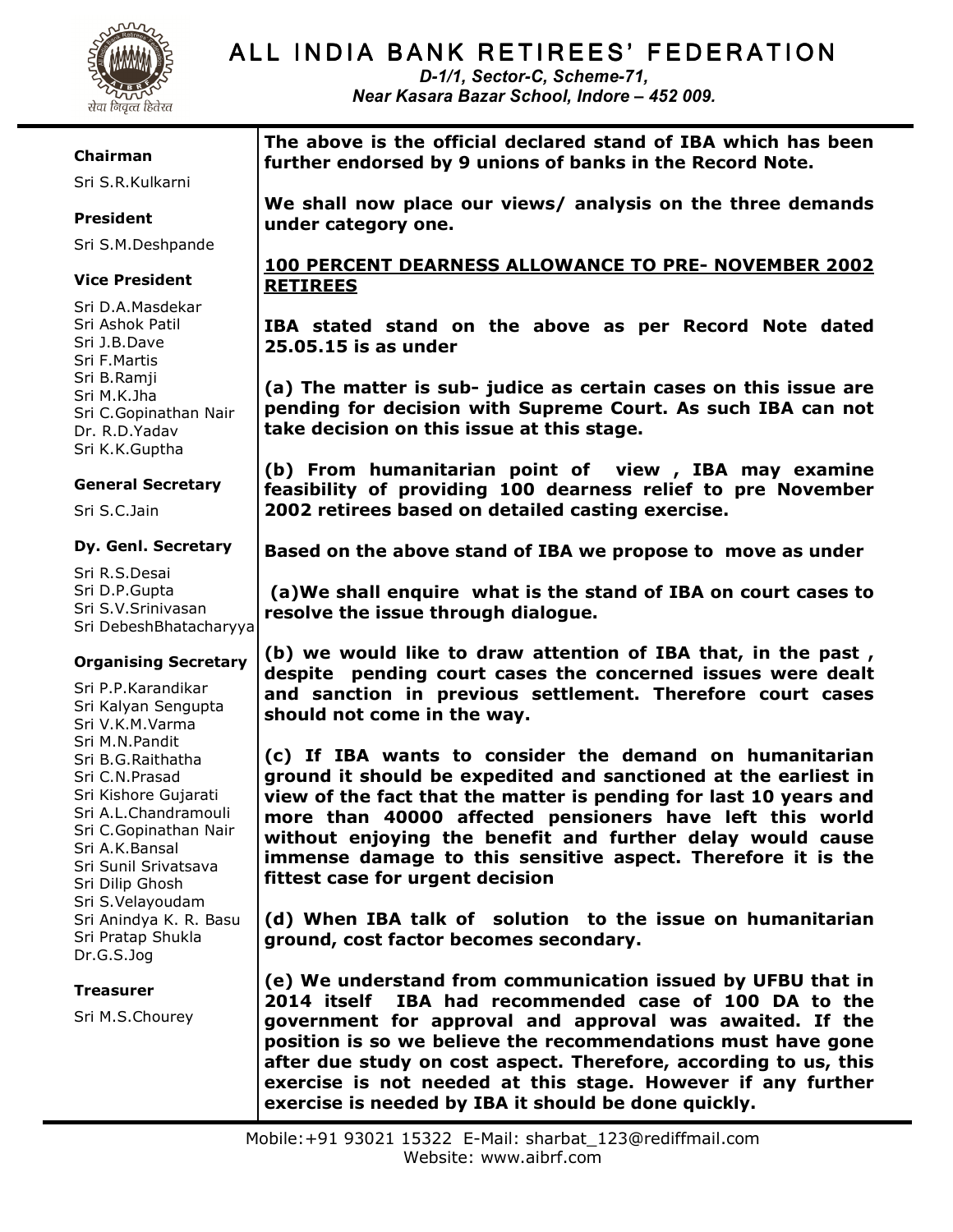

D-1/1, Sector-C, Scheme-71, Near Kasara Bazar School, Indore – 452 009.

#### Chairman

Sri S.R.Kulkarni

# President

Sri S.M.Deshpande

# Vice President

Sri D.A.Masdekar Sri Ashok Patil Sri J.B.Dave Sri F.Martis Sri B.Ramji Sri M.K.Jha Sri C.Gopinathan Nair Dr. R.D.Yadav Sri K.K.Guptha

# General Secretary

Sri S.C.Jain

#### Dy. Genl. Secretary

Sri R.S.Desai Sri D.P.Gupta Sri S.V.Srinivasan Sri DebeshBhatacharyya

# Organising Secretary

Sri P.P.Karandikar Sri Kalyan Sengupta Sri V.K.M.Varma Sri M.N.Pandit Sri B.G.Raithatha Sri C.N.Prasad Sri Kishore Gujarati Sri A.L.Chandramouli Sri C.Gopinathan Nair Sri A.K.Bansal Sri Sunil Srivatsava Sri Dilip Ghosh Sri S.Velayoudam Sri Anindya K. R. Basu Sri Pratap Shukla Dr.G.S.Jog

# Treasurer

Sri M.S.Chourey

 We shall be approaching IBA on the above lines on the demand of 100 percent DA. We believe hope is not totally lost for resolution of this issue through dialogue without resorting to legal action. We shall also be keenly watching the decision taken by Board of United Bank on this issue based on consultation with government and RBI as per the direction of Kolkata High Court by  $15<sup>th</sup>$  June, 2015.

# IMROVEMENT IN FAMILY PENSION

On the above issue IBA stand as per the Record Note dated 25.05.15 is as under

(a) IBA is sympathetic to the issue.

(b) Cost is significant and unaffordable

(c) IBA will examine the cost implications and sustainability.

We shall approach IBA with the following submissions on the issues for early solution

(a) Cost study should be completed within time bound manner.

# (b) Data should be shared with AIBRF

(c) AIBRF should be given opportunity to make submissions on this issue.

(d) We hold view that every death brings substantial savings for the bank and not add to the cost.

(e) Family pensioners are also old persons and therefore this liability is far limited period.

# MERGER OF DA UP TO 4440 IN BASIC PENSION

IBA stand on this is as under

IBA would examine the cost implication.

This issue is linked with updation exercise with wider repercussion. We shall deal with when the clarity come on the issue from IBA.

# GROUP MEDICAL SCHEME TO RETIREES